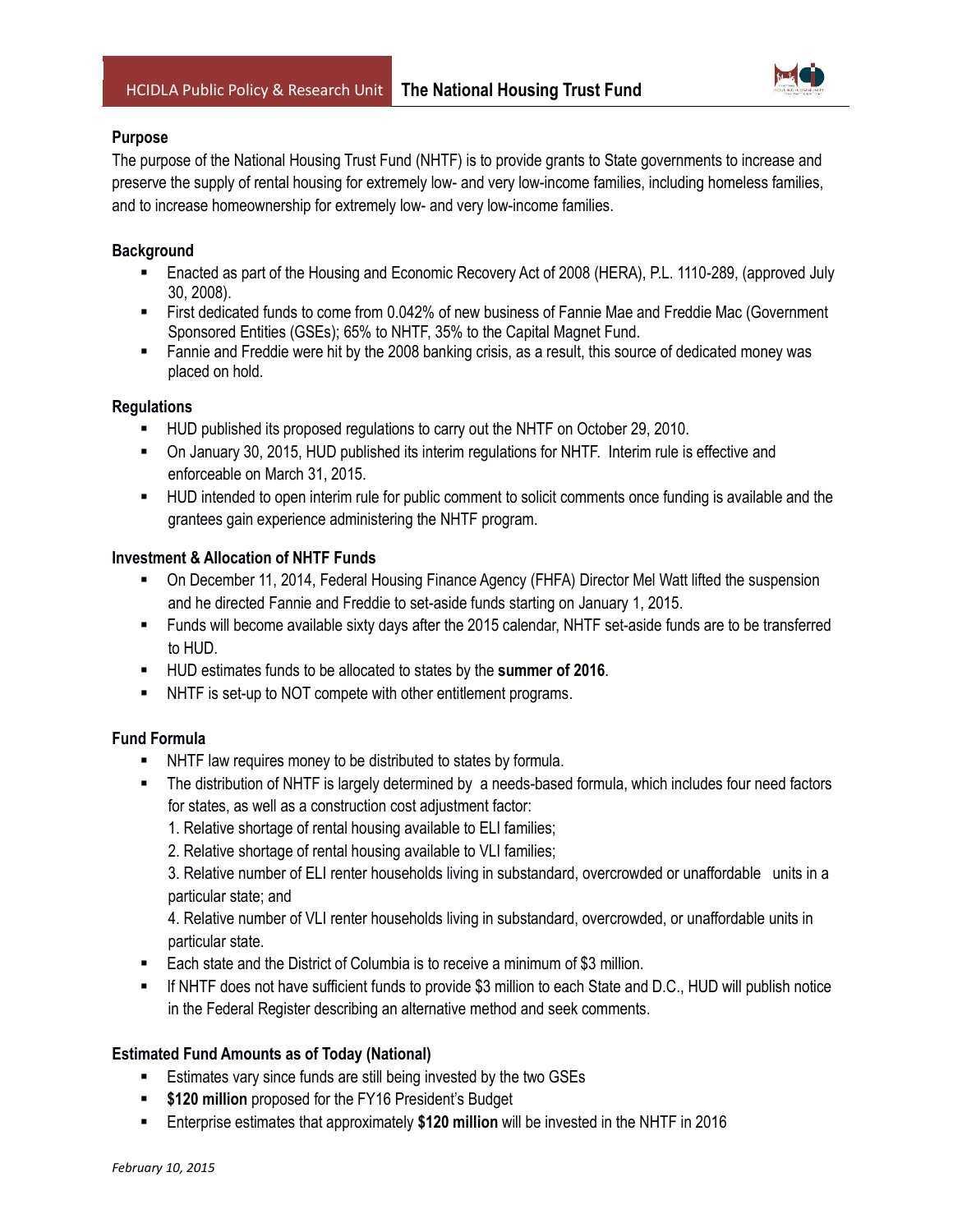

 The National Low Income Housing Coalition (NLIHC) estimates that between **\$250 million and \$500 million** will become available early next year to be distributed to States.

### **Estimated Fund Amounts as of Today (State)**

- Based on the NLIHC, California is estimated to receive:
	- **\$29.9 million** at the \$250 million NHTF investment level
	- **\$82 million** at the \$500 million NHTF investment level
	- **\$120 million** at ~ \$15 million NHTF investment level

#### **Program Requirements**

- Block grant to states
- *Interim rule* allows States to allocate funds to *"subgrantees"* which can be local governments.
- Each State is a participating jurisdiction in the HOME program, and all State or their designated housing entities can be NHTF grantees. Thus, many of the participation and submission requirements as well as many of the program requirements are modeled on provisions found in the regulations for HOME.
- Regulations require both rental and homeownership to be affordable for a minimum of 30 years, but this can be increased to a longer term.

#### **Use of Funds**

- At least 90% of a State's NHTF money to be used to produce, preserve, rehabilitate, or operate rental housing.
- Up to 10% may be used for homeowner activities.
- At least 75% of a State's NHTF is to be used for rental housing to benefit ELI households (less than 30% of area median income), or households with income below poverty level (whichever is greater, according to regulations).
- No more than 25% of a State's NHTF is to be used for rental housing to benefit VLI households.
- *\$1 billion threshold*:
	- When the NHTF is less than \$1 billion, 100% must benefit ELI.
	- When there is more than \$1 billion, a minimum of 75% must benefit ELI; may spend 25% for very lowincome households.
- NHTF assistance may be used for the following:
	- Loans, including no-interest loans and deferred payment loans
	- Grants
	- Interest subsidies
	- Equity investments
	- Other forms
	- States and any local subgrantees may decide the terms of assistance

# **Fund Allocation within States**

- States must choose a State agency, such as housing finance agency, or housing department, or triballydesignated housing entity to receive NHTF and administer its program.
- The interim rule allows States to allocate NHTF to "subgrantees," which are local governments or other State entities.
- The State of California has not selected an agency to receive and administer NHTF funds (see AB90 (Atkins) below).